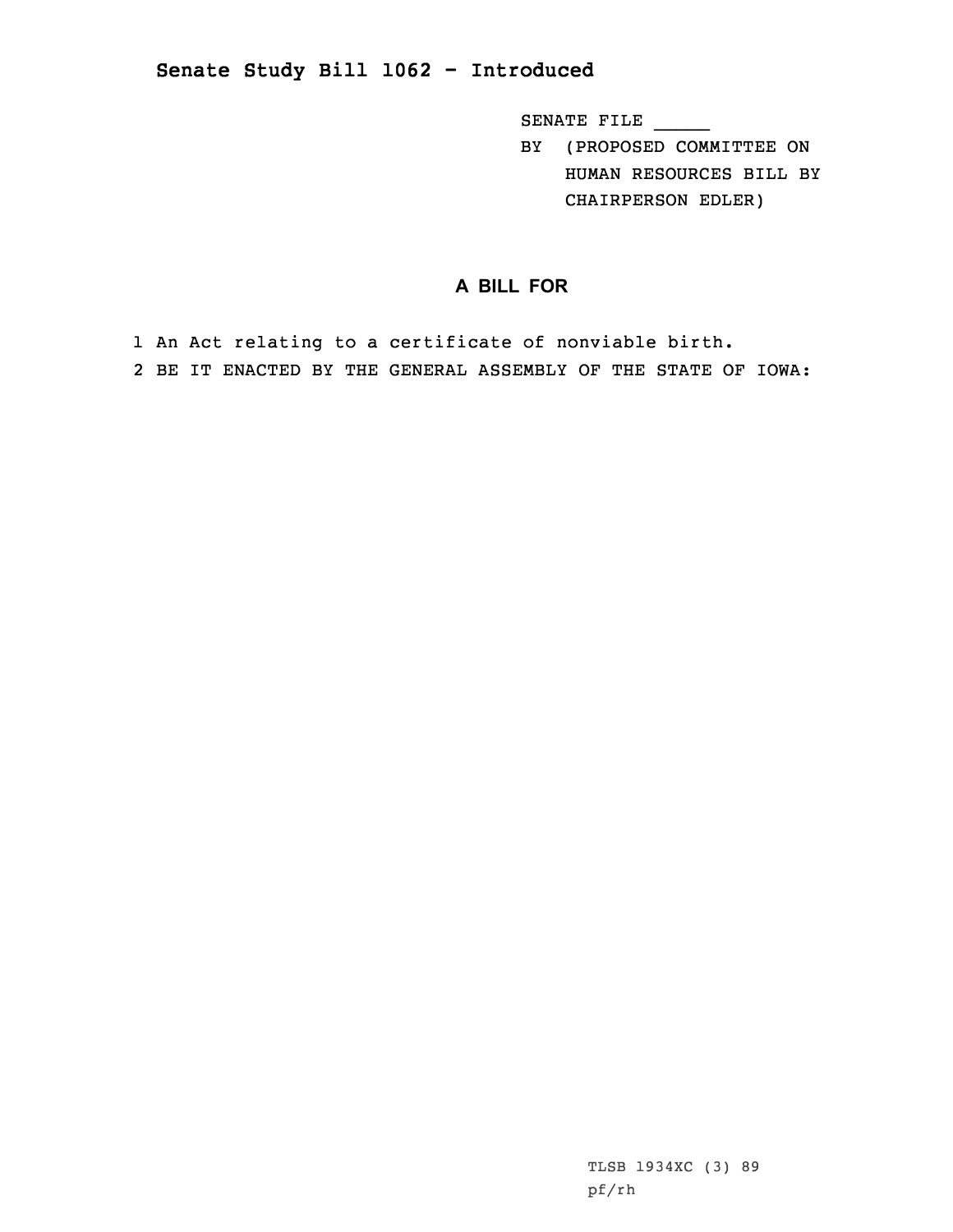1 Section 1. NEW SECTION. **144.31B Certificate of nonviable** 2 **birth.**

3 1. As used in this section:

4 *a. "Certificate of nonviable birth"* means <sup>a</sup> document issued 5 based upon <sup>a</sup> nonviable birth.

<sup>6</sup> *b. "Health care provider"* means the same as defined in 7 section 144.29A.

<sup>8</sup> *c. "Hospital"* means the same as defined in section 135B.1. 9 *d. "Nonviable birth"* means an unintentional,

 spontaneous fetal demise occurring after demonstration of <sup>a</sup> doppler-detected heartbeat and prior to the twentieth week of gestation during <sup>a</sup> pregnancy that has been verified by <sup>a</sup> health care provider.

14 2. <sup>A</sup> health care provider who attends or diagnoses <sup>a</sup> nonviable birth or <sup>a</sup> hospital at which <sup>a</sup> nonviable birth occurs shall advise <sup>a</sup> patient who experiences <sup>a</sup> nonviable birth that the patient may request <sup>a</sup> certificate of nonviable birth as provided in this section and, upon request by the patient, shall provide <sup>a</sup> letter certifying the nonviable birth to the 20 patient.

21 3. The department may prescribe by rules adopted pursuant to 22 chapter 17A the form and content of <sup>a</sup> request and the process 23 for requesting <sup>a</sup> certificate of nonviable birth.

24 4. The department shall issue <sup>a</sup> certificate of nonviable 25 birth to <sup>a</sup> patient within sixty days of receipt of <sup>a</sup> request 26 and certification letter.

 5. *a.* The department shall prescribe by rules adopted pursuant to chapter 17A the form and content of and the fee for the preparation of <sup>a</sup> certificate of nonviable birth, which fee shall not exceed the actual cost of preparation of the certificate.

32 *b.* At <sup>a</sup> minimum, the rules shall require that the 33 certificate of nonviable birth contain all of the following: 34 (1) The date of the nonviable birth.

 $-1-$ 

35 (2) The name and gender, if known. If the name is not

LSB 1934XC (3) 89 pf/rh 1/3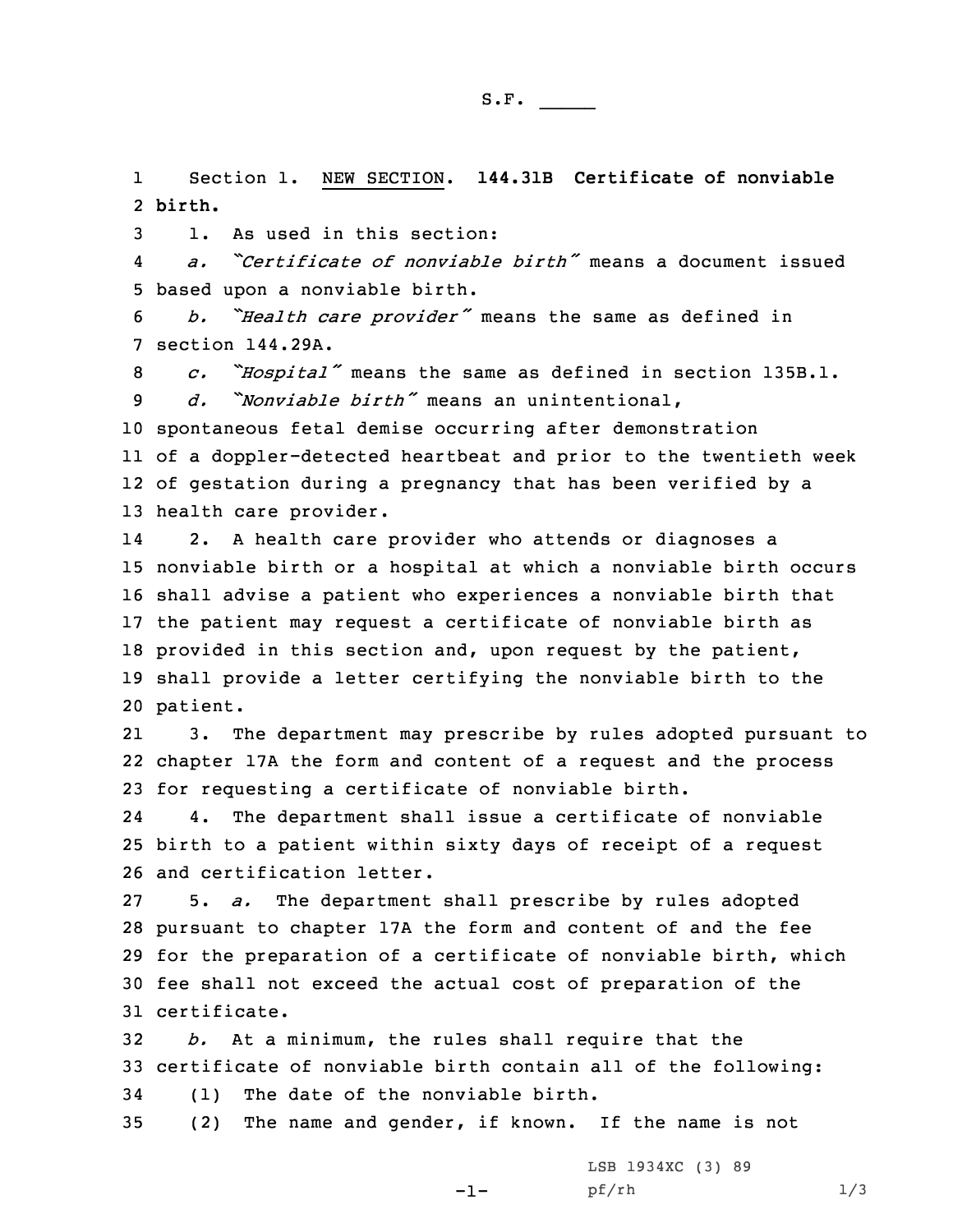furnished by the patient, the department shall complete the certificate with the name "baby boy" or "baby girl" and the last name of the patient. If the gender is unknown, the department shall complete the certificate with the name "baby" and the last name of the patient.

<sup>6</sup> (3) The statement: "This certificate is not proof of live 7 birth."

8 6. The fees collected shall be remitted to the treasurer 9 of state for deposit in the general fund of the state and the 10 vital records fund in accordance with section 144.46.

11 7. <sup>A</sup> certificate of nonviable birth shall not be required to be filed or registered. The department shall not register the nonviable birth associated with <sup>a</sup> certificate issued under this section or use the nonviable birth in calculating live birth statistics.

 8. A certificate of nonviable birth shall not be used to establish, bring, or support <sup>a</sup> civil cause of action seeking damages against any person for bodily injury, personal injury, or wrongful death for <sup>a</sup> nonviable birth.

## 20 EXPLANATION

2122  **The inclusion of this explanation does not constitute agreement with the explanation's substance by the members of the general assembly.**

 This bill relates to <sup>a</sup> certificate of nonviable birth. The provisions of the bill are similar to those relating to <sup>a</sup> certificate of birth resulting in stillbirth pursuant to Code section 144.31A.

 Under the bill, <sup>a</sup> "nonviable birth" means an unintentional, spontaneous fetal demise occurring after demonstration of <sup>a</sup> doppler-detected heartbeat and prior to the twentieth week of gestation during <sup>a</sup> pregnancy that has been verified by <sup>a</sup> health care provider.

 The bill provides that <sup>a</sup> health care provider who attends or diagnoses <sup>a</sup> nonviable birth or <sup>a</sup> hospital at which <sup>a</sup> nonviable birth occurs shall advise <sup>a</sup> patient who experiences <sup>a</sup> nonviable birth that the patient may request <sup>a</sup> certificate of nonviable

 $-2-$ 

LSB 1934XC (3) 89 pf/rh 2/3